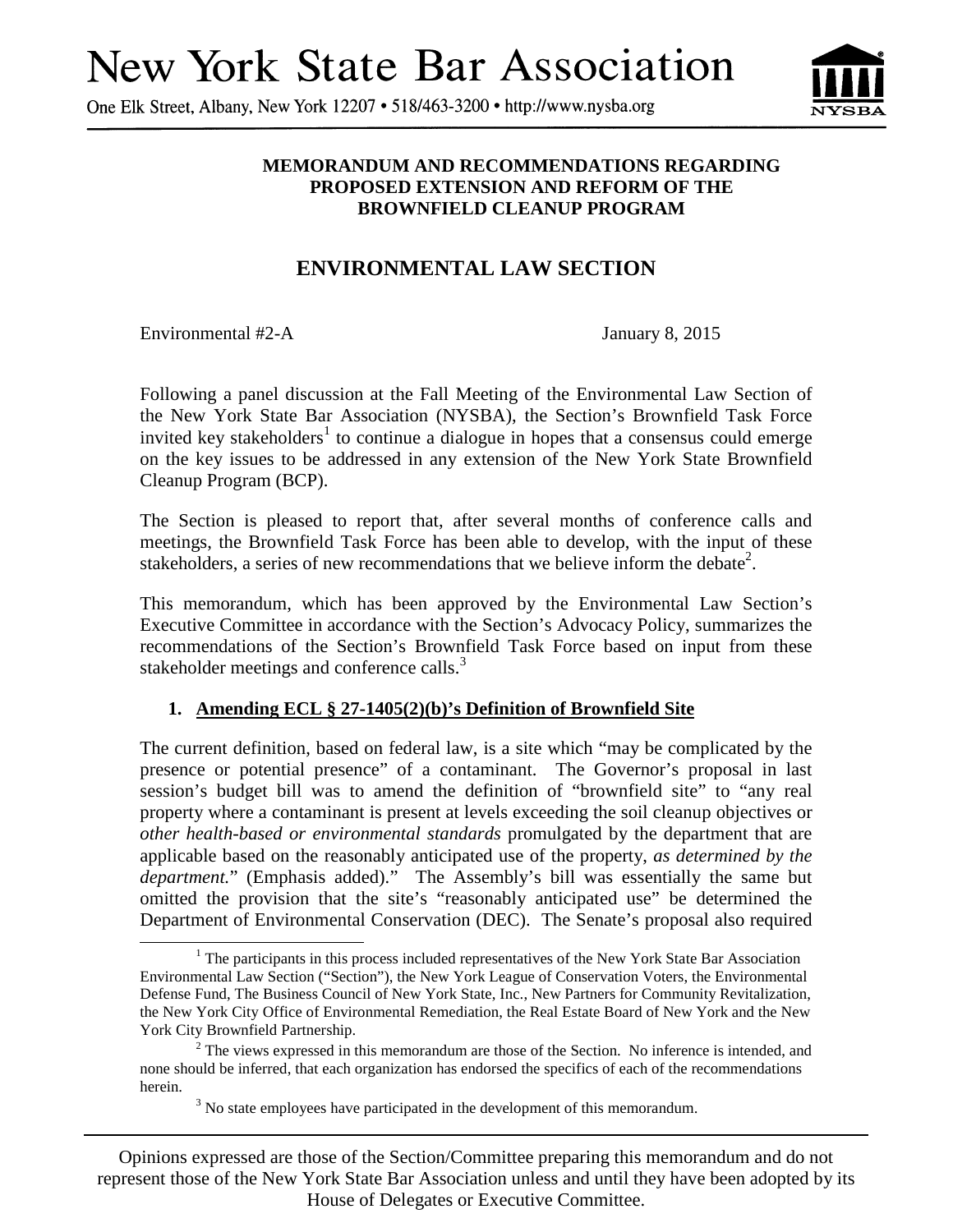contaminants to be present at levels exceeding soil cleanup standards but allowed the applicant to choose the appropriate standard based on use. The Senate's definition added a list of criteria that would need to be met to qualify for entry into the BCP and for tax credits.

In addition, the Governor's and Senate's bills added the phrase "or other health-based or environmental standards". This phrase did not clarify as to whether DEC could create additional standards for admission into the BCP, by guidance documents or otherwise, than are provided in 6 NYCRR Part 375-6 and the DEC groundwater criteria.

**Recommendation:** We recommend the definition proposed by the Governor and the Assembly, except that the cleanup standard to be applied should be based on the proposed end use as reasonably determined by the applicant. We believe that the applicable threshold of contamination should be the standards and criteria set by statute or regulation.

## **2. Amending Tax Law § 21(a)(3-a)(A) To Reduce Tangible Property Tax Credit Component**

Currently, the tangible property tax credit component available for a qualified, nonindustrial site "shall not exceed thirty-five million dollars or three times the costs included in the calculation of the site preparation credit component."

The Governor's proposal would have created an additional "gate" for accessing tangible property tax credits: sites would have to (i) have been vacant for 15 or more years, (ii) include a building or buildings that have been vacant or tax delinquent for 10 or more years, (iii) be "upside down", or (iv) meet certain future use requirements related to economic development. The Assembly proposal would also have established a second gate, but would have modified the criteria to require sites to (i) have been vacant for four years, or with buildings vacant for two years (ii) be underutilized, (iii) have functionally obsolescent buildings, or (iv) be "upside down" (using a different definition than in the Governor's proposal). As noted above, the Senate proposal would have added criteria to qualify as a "brownfield" but, once a site was in the BCP, there would have been no additional restriction on the availability of tangible property tax credits.

**Recommendation:** The two-gate approach to qualify for this credit will likely result in (a) complication, delay and uncertainty in site acceptance, (b) increased program complexity and transaction costs for both DEC and the regulated community, and (c) litigation based upon the subjectivity of the proposed criteria (e.g., what qualifies as "underutilized" or "functionally obsolescent"?). The goals that the two-gate approach seeks can be achieved by retaining as-of-right eligibility for the tax credits while prioritizing the tangible credit based on the benefits such projects provide to the State and to the community in which the site is located.

Accordingly, we recommend that all sites in the BCP remain eligible for the tangible property tax credit component, but that the \$35 million cap on such credits be reduced for non-targeted sites and projects, and that targeted sites and projects receive increased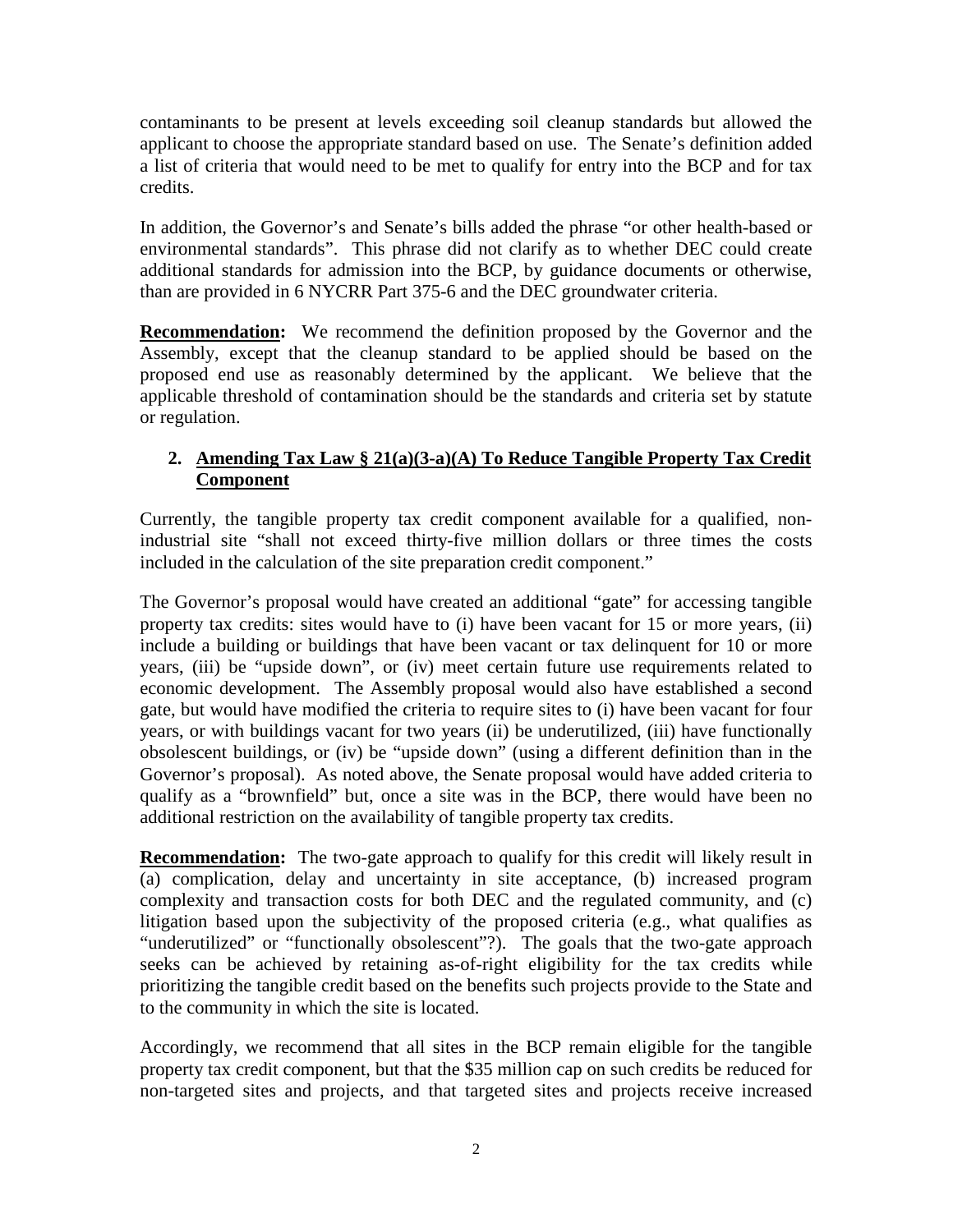percentages and limitations. See Attachment A for a spreadsheet illustrating how such an approach might work.

## **3. Amending Tax Law § 21(b)(2) Regarding Site Preparation Costs Eligible for Tax Credits**

Under existing law, recoverable site preparation costs are broadly defined. They include the costs paid or incurred in connection with the site's qualification for a certificate of completion (COC) and other costs to prepare a site for building construction. They specifically include costs of excavation, temporary electric wiring, scaffolding, demolition, fencing and site security.

The Governor's proposal would have restricted eligible site preparation costs to those specified in a DEC decision document and directly related to remediation-related construction. The Assembly and Senate proposals would have left existing law on this issue unchanged

**Recommendation:** We propose (in Attachment B) a definition of "remediation costs" that ties the credit to costs that are more closely associated with remediation activities. The proposed definition would clarify that certain costs associated with constructing the foundation of a building―e.g., those in excess of the cost of an engineering cap required by an approved remedy―would not be eligible for the remediation credit component.

## **4. Adding new ECL § 27-1437 to create a streamlined, non-tax credit voluntary cleanup program:**

The Governor's, Assembly's and Senate's proposals all included the addition of a liability-release-only cleanup program that would allow parties to waive tax credits in exchange for a more expedited cleanup process. The Assembly's bill allowed both volunteers and participants to waive tax credits but still required compliance with the full panoply of the BCP requirements. The Governor's "BCP-EZ" provision provided that a volunteer would be relieved of any or all procedural requirements, including public participation and community acceptance of a proposed plan. The Senate "NY-RAPID" program limited eligibility to volunteers for sites that are either "minimally contaminated" or "where contamination is overwhelmingly the result of the use or placement of historic fill" and also provided for an exemption from procedural requirements.

**Recommendation:** We agree that there is value to creating a new, streamlined program. However, there should be more clarity than was provided in any of the existing proposals as to which procedural requirements would be waived in any such program. Cleanup and review timeframes should be reduced, greater reliance placed on simplified templates and presumptive remedies, and the alternative analyses, ASP data and EQUIIS database requirements should be deleted. Although participation in a streamlined program should generally be at the election of the applicant, certain types of sites―e.g., significant threat sites―should not be eligible.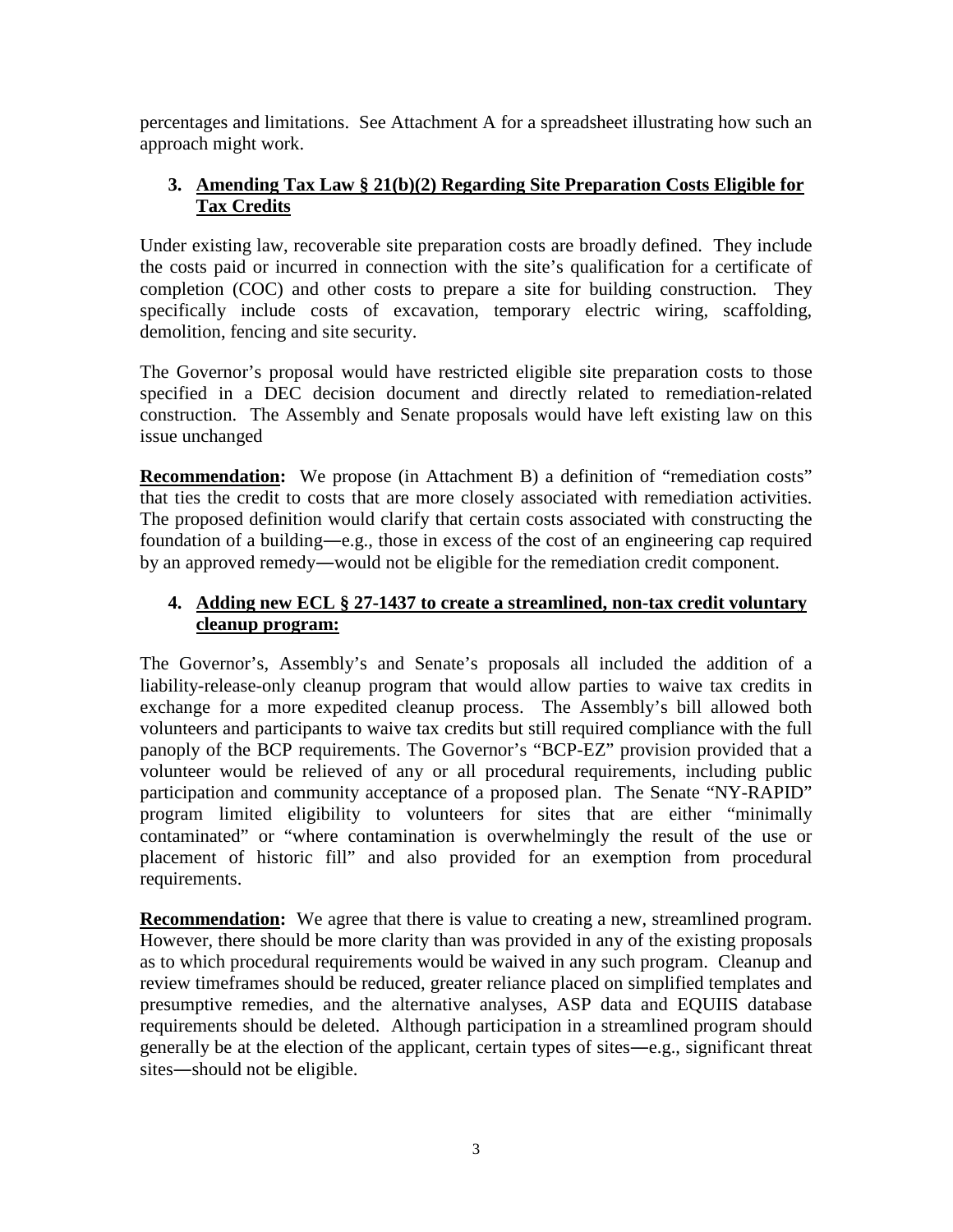## **5. Amending ECL 27-1407 (1-a) Brownfield Site Eligibility for Off-Site Contamination**

The Governor's and Assembly's proposals contained a provision that sites where contamination is solely from offsite sources are not eligible for tangible property tax credits. Such sites would remain eligible to enter the BCP and obtain site preparation tax credits.

**Recommendation:** If a site is contaminated, it needs to be cleaned up irrespective of the source of that contamination. Therefore, sites that meet the definition of "brownfield" should be eligible to enroll in the BCP and obtain applicable site preparation and tangible property credits, even if some or all of the contamination originates offsite.

## **6. Amending the Brownfield Definition To Allow Class 2 Site Eligibility-**

The Governor's proposal would have allowed Class 2 sites to be eligible for the BCP if the sites were "under contract to be transferred to a *volunteer and the department has not identified any responsible parties for that property having the ability to pay for the investigation or cleanup of the property*." (emphasis added).

**Recommendation:** We agree that Class 2 sites should be eligible for the BCP where a volunteer owns or is under contract to purchase the site, but we recommend that the italicized language be deleted. Instead, we recommend including language, similar to that in the Senate bill, that site cleanup does not extinguish the right of the volunteer or the State to pursue responsible parties for cleanup costs, or for cleanup if the site is not remediated appropriately.

# **7. Amend Tax Law § 21(a)(3), (b)(2) and (b)(4) Regarding the "Related Party" Issue.**

Currently, the brownfield redevelopment tax credit (Section 21 of the Tax Law) does not distinguish creditable expenditures based on whether they are paid to related parties. Rather, qualified expenditures that are properly chargeable to capital under federal tax law are creditable unless specifically excluded (such as pre-Brownfield Cleanup Agreement costs). The Governor's proposal would have added language to specify that the calculation of each of the tangible property, site preparation and on-site groundwater remediation credit components would not include costs paid to a "related party or parties", as that term is defined under the Internal Revenue Code. The Senate and Assembly bills contained no changes to existing law. If enacted, the Governor's proposal would have swept too broadly, eliminating from credit eligibility a panoply of typical and necessary project costs paid to related parties which would then have to be paid instead to third parties, possibly at greater cost to both the project and the State (in tax credits).

**Recommendation**: We suggest an approach that is directly targeted to related party expenditures which we understand to have created concerns at the NYS Department of Taxation and Finance: accrued but deferred amounts owed to "related parties" for services (typically development fees calculated as a percentage of project costs). These amounts may be properly capitalized under federal tax law but may be deferred after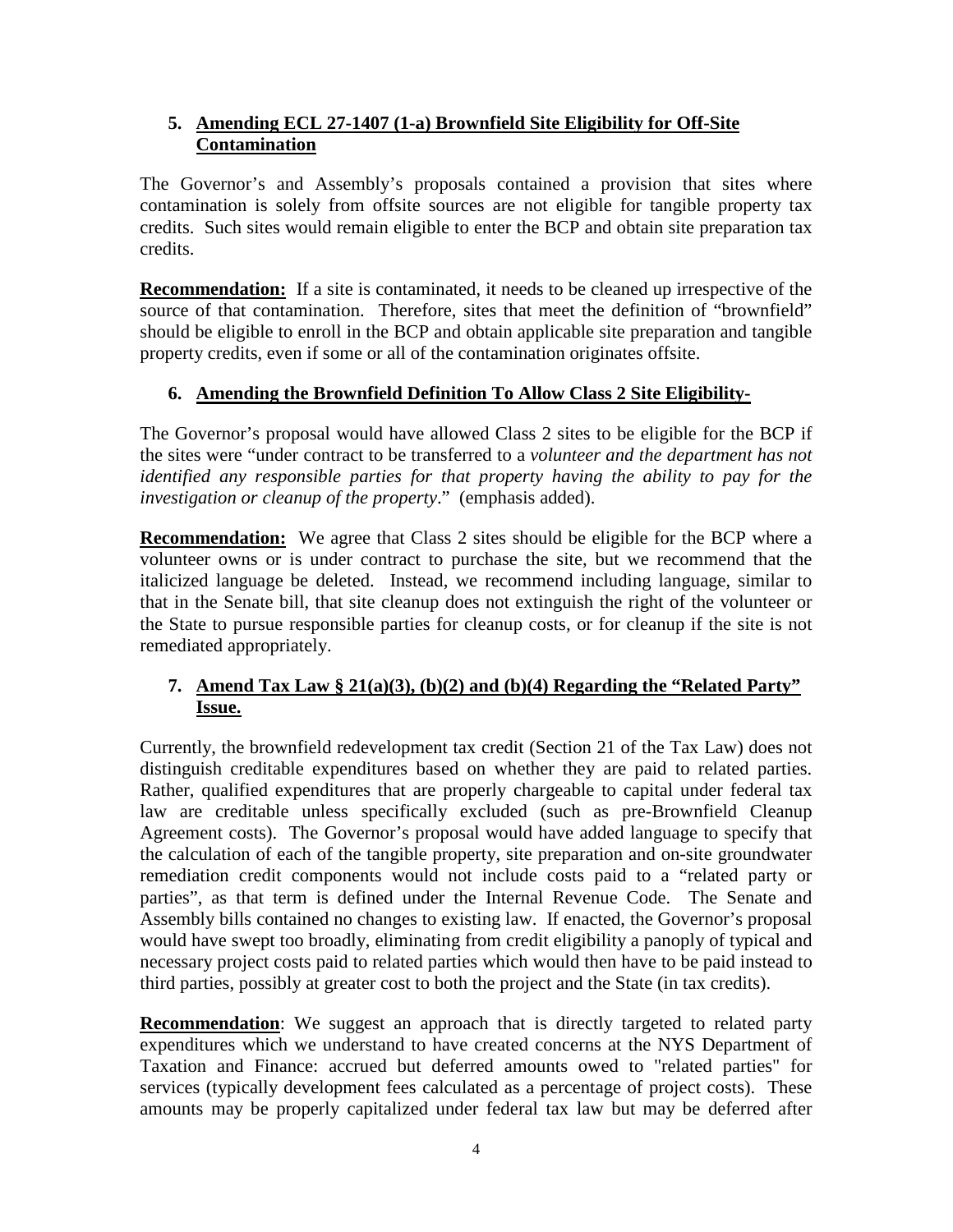project completion, often because lenders and investors demand priority over such payments. Rather than eliminating all related party payments, and to preserve the wellunderstood usage of federal income tax basis in the credit calculations, we suggest instead that the tangible property credit component with respect to such deferred service obligations to related parties be allowed only if and when such payments are actually made. Suggested language incorporating this approach can be found in Attachment C.

## **8. Grandfathering of Existing Sites**

Under current law, the BCP continues indefinitely, but eligibility for tax credits expires for all sites which have not received their COCs by December 31, 2015.

The Governor's proposal would have retained that deadline for sites that entered the program prior to June 23, 2008. Sites entering between June 23, 2008 and June 30, 2014 would have had until December 31, 2017 to obtain their COCs. Sites entering between July 1, 2014 and December 31, 2014 would have had until December 31, 2025 to obtain COCs. However, a site not meeting its applicable deadline would not only have been ineligible for tax credits but would be terminated from the BCP and thus not receive the liability protection that accompanies the COC.

Both the Senate and Assembly proposals would have extended eligibility for tax credits to all sites obtaining COCs by December 31, 2025 (although the Assembly proposed a December 31,2022 cutoff date for site entry).

**Recommendation:** We recommend that all sites accepted into the BCP as of the date of any amendment to the BCP be grandfathered with respect to eligibility for currently available tax credits, and that the deadline for obtaining their COCs be the earlier of ten years after admission to the BCP (as long as that date is no earlier than December 31, 2015) or December 31, 2025. In order to address this issue on a going-forward basis, we recommend that newly-admitted sites qualify for tax credits based on their date of admission to the Program, not based on the issuance of a COC. In no event should sites in the program automatically lose their eligibility for COCs for failing to meet a cutoff date. The issue of sites remaining in the program indefinitely can be addressed using existing DEC authority to terminate sites that are not making reasonable progress in implementing a remedial program.

## **9. Amending ECL § 27-1409(2) re Payment of DEC and DOH Oversight Costs**

State oversight costs sometimes represent a significant proportion of brownfield cleanup project expenses. For smaller projects, these costs can exceed the tax credit benefits. Whereas other project costs are usually somewhat predictable, State oversight costs are often difficult to predict, especially when DOH costs are added to DEC costs.

The Governor's proposal would have eliminated to oversight fees for volunteers for costs incurred after the effective date of the legislation. It also provided authority to DEC to negotiate "a reasonable flat-fee" for oversight costs for participants. The Senate proposal would have also eliminated State oversight fees; the Assembly proposal did not address this issue.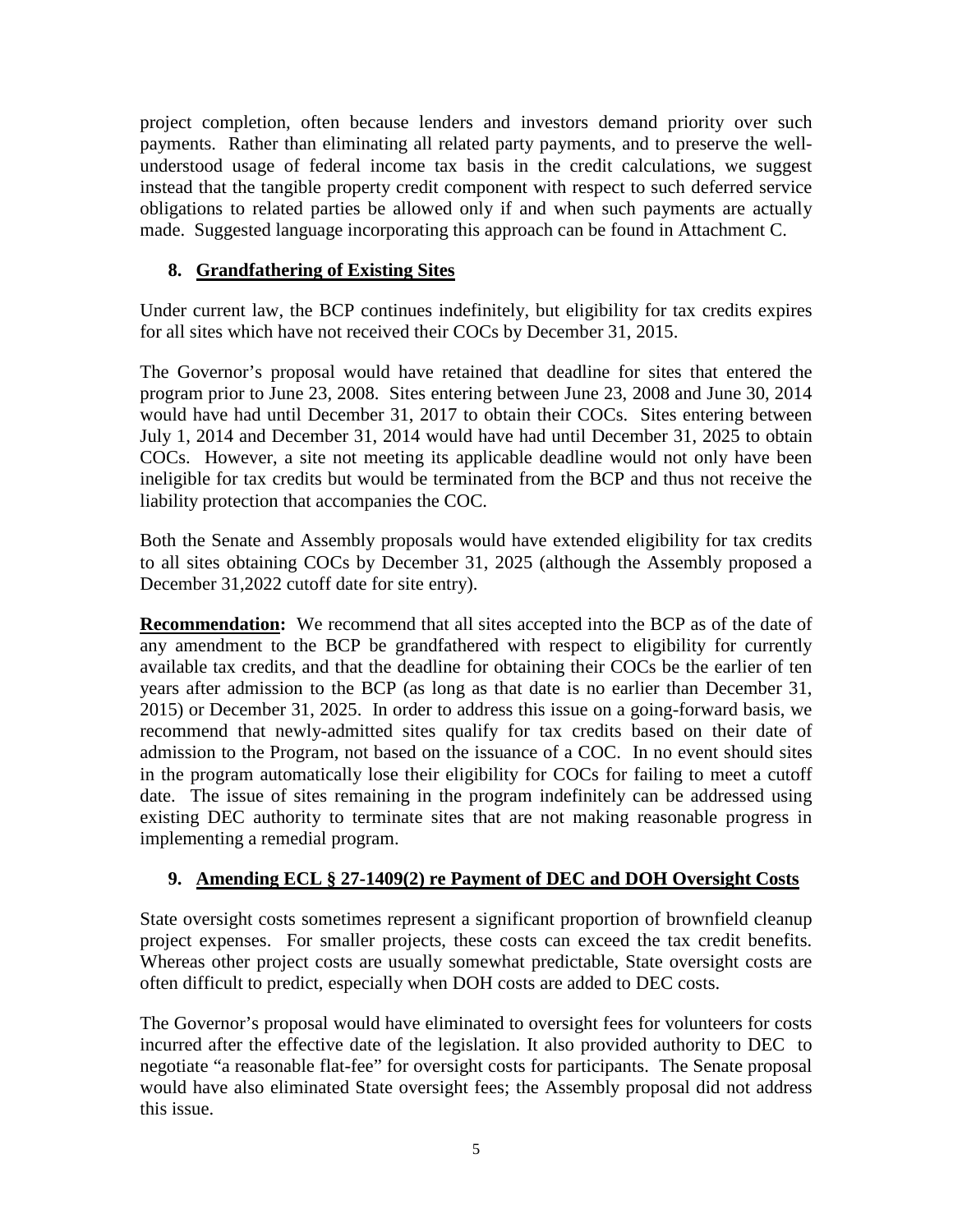**Recommendation:** We agree that the State should not charge oversight fees for volunteers, and that DEC be authorized to negotiate reasonable flat fees with participants.

#### **10. Amending ECL §72-0402(1)(d) Hazardous Waste Program Fee and ECL §27-0923(3)(c) Special Assessment on Hazardous Waste**

ECL §72-0402 imposes a program fee, and ECL §27-0923 imposes a special assessment, on generators of hazardous waste. Statutory exemptions are provided for hazardous wastes generated as part of remedial actions performed under an order or agreement with DEC pursuant to title 13 or title 14 of the ECL. However, these exemptions do not extend to cleanups performed under local or other regulatory authority.

The Governor's proposal would have extended the statutory exemptions to projects that remediate sites under local government programs that either have been delegated authority to implement their remedial program by DEC or that have entered into a MOA with DEC. Neither the Senate nor Assembly proposals addressed this issue.

**Recommendation:** We agree that the hazardous waste program fee and special assessment should be exempted for sites remediated under programs run by municipalities with delegated authority or that have a MOA with DEC.

## **11. Provide Municipalities with Authority to Enter Sites in Tax Foreclosure to Perform Environmental Investigations:**

Existing law authorizes municipalities that foreclose on tax liens to enter foreclosed sites to perform environmental investigations. However, there is no such authority for municipalities that, rather than foreclosing directly, sell liens to third parties which then foreclose.

**Recommendation:** We recommend amending the ECL §56-0508(1) to allow municipalities to enter sites subject to foreclosure or tax lien sales, in order to perform environmental investigations on those sites. See suggested statutory language in Attachment D.

## **12. Allowing Expenses Deducted Under Internal Revenue Code §198 To Be Considered in Calculation of Tangible Property Credits**

Current law does not allow remedial expenses deducted under now-expired IRC §198 towards the calculation of the tangible property credit component limitations established by the 2008 BCP Amendments. The result is that if an applicant deducted rather than capitalized all of its cleanup expenses, it would not qualify for any tangible property tax credits. This anomalous result was, apparently, not intended by the drafters of the 2008 Amendments.

Both the Governor's and the Senate's proposals included language which would have allowed all costs of remediating a site―regardless of whether they were capitalized or deducted―to be considered in calculating tangible property tax credits.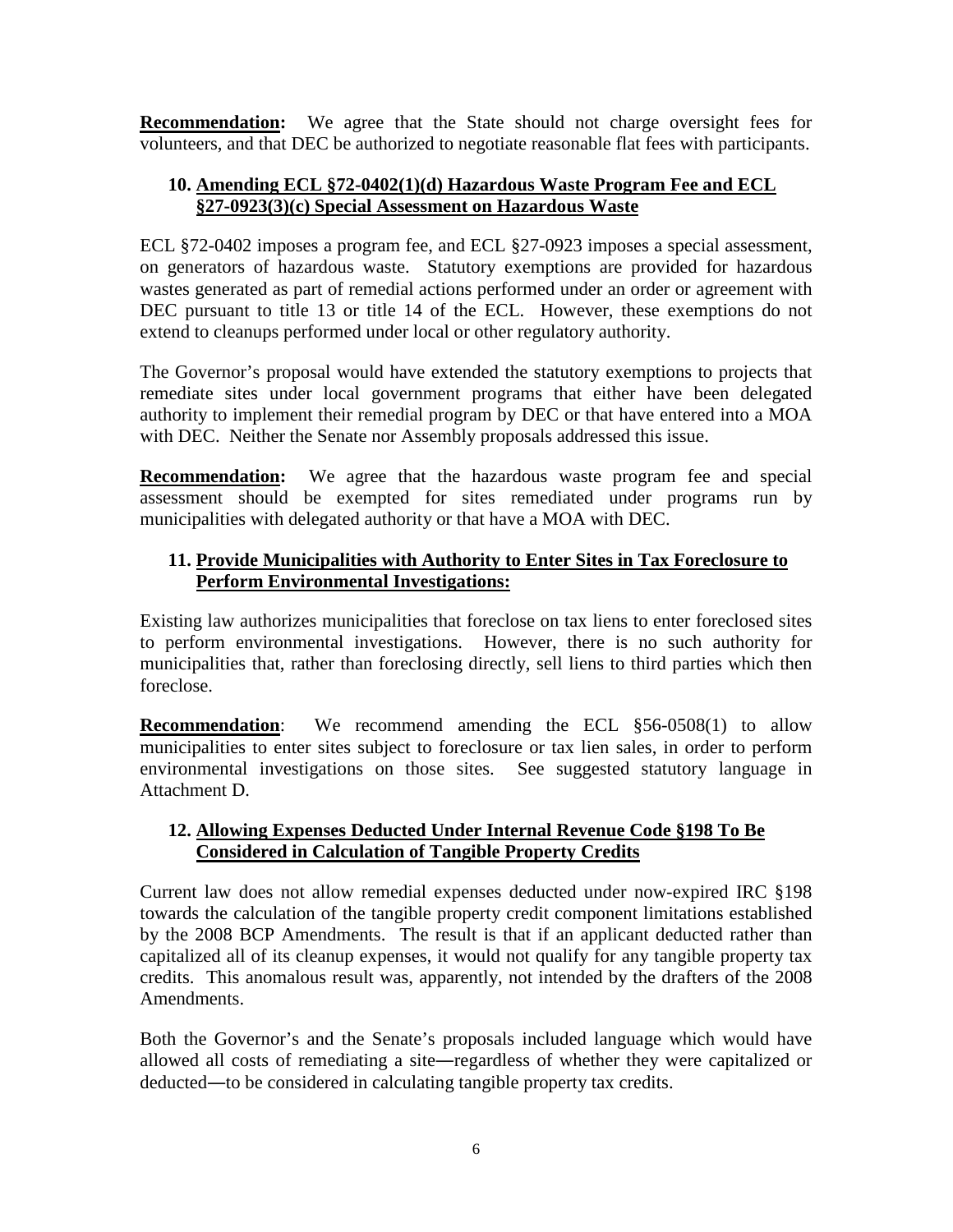**Recommendation**: We support the approach taken in the Governor's and Senate's proposals.

## **13. BOA Reform:**

The BOA Program does not expire under existing law.

The Governor's proposal did not amend the BOA Program, and the budget did not fund it. The Senate proposal would have required the Department of State (DOS) to establish criteria for brownfield opportunity area conformance determinations for purposes of the BCP. The Assembly proposal would have required the DOS to develop criteria to determine if the proposed use and development of a site advances the goals and priorities established for that applicable BOA.

**Recommendation:** We recommend that the BCP program be amended so that a site in a designated BOA would be eligible for enhanced BCP tax credits. As far as the BOA program itself is concerned, designation should be far more transparent and simple than the current process. The information developed in relation to the existing BOAs should be publicly accessible, with the assistance of ESD, so that developers know the locations of BOAs and the pre-development amenities offered. Enough funding should be provided so that all of the existing BOAs can be designated as eligible for BCP tax credits and the opportunity remains for the creation of new BOAs. Moreover, the threestep process should be reduced to a single process, and DOS should be accountable for facilitating BOA designation within a defined time period. Upon designation there should be grant funding for implementation, specifically pre-development activities that will assist in the marketing and redevelopment of brownfield sites.

## **CONCLUSION**

The Brownfield Task Force is fully prepared to work with the Governor's office, the Assembly and the Senate on legislation that would resolve the issues highlighted in this Report and Recommendations. Since the tax credits are expiring on December 31, 2015, it is imperative the two branches of Government work together to revise and extend the BCP along the lines suggested herein, so that the Program can continue to assist in the environmental cleanup and economic revitalization of the many remaining brownfield sites in New York State.

Memorandum prepared by: David J. Freeman, Esq. and Larry Schnapf, Esq.

Section Chair: Terresa M. Bakner, Esq.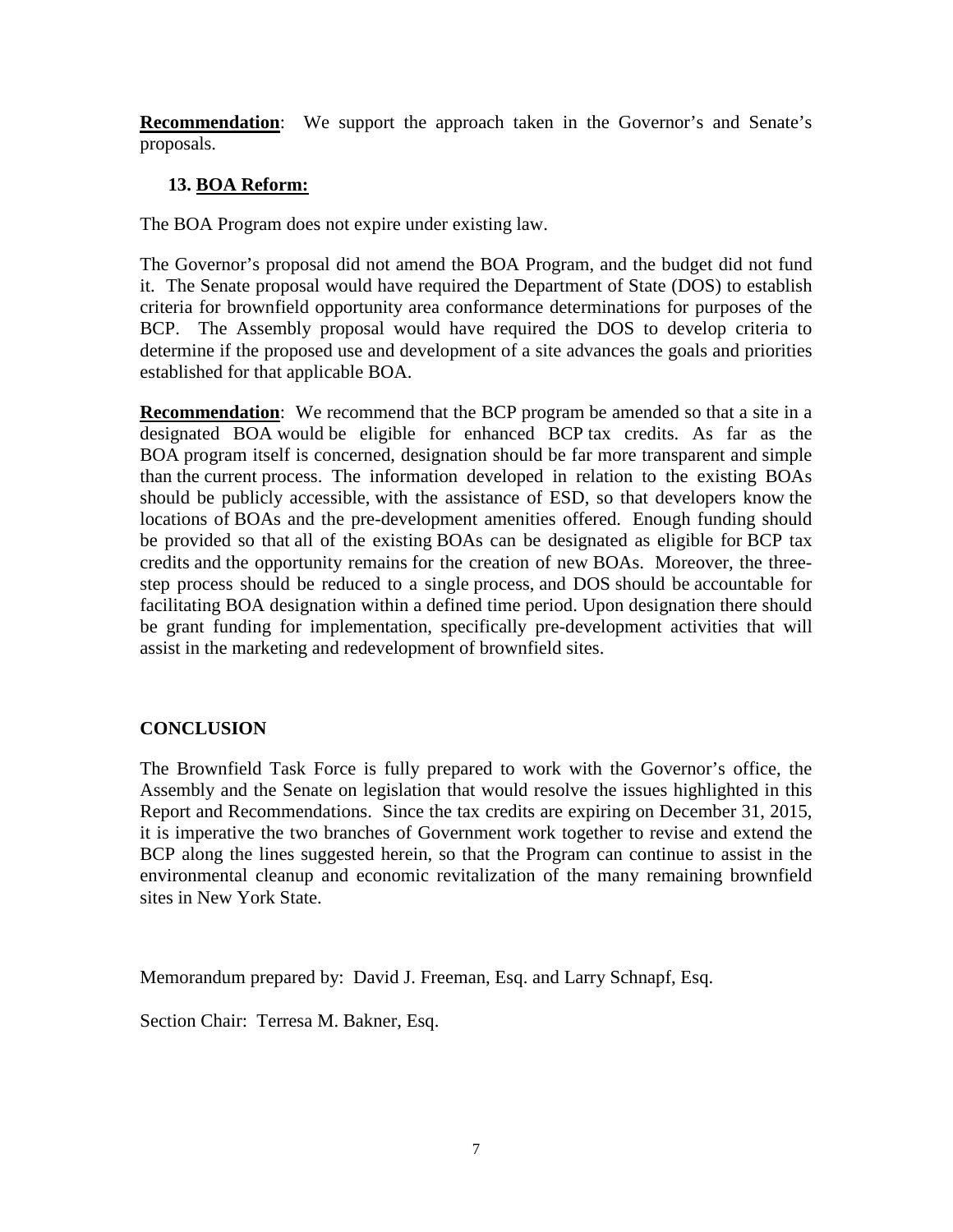## ATTACHMENT A

|                                   |                                                                      |              | <b>Tangible Property Credit</b><br><b>Component Is Limited to the</b><br>Lower of |                                                                                   |
|-----------------------------------|----------------------------------------------------------------------|--------------|-----------------------------------------------------------------------------------|-----------------------------------------------------------------------------------|
| <b>Use</b>                        | <b>Type of</b><br><b>Enhancement</b>                                 | Applicable % | <b>Remediation</b><br>Cost<br><b>Multiplier</b>                                   | <b>Sitewide Cap</b><br><b>On Taxable</b><br><b>Property Tax</b><br><b>Credits</b> |
| Non-<br>Affordable<br>Residential | None                                                                 | 10%          | 3.0                                                                               | \$15,000,000                                                                      |
|                                   | LEED (Green<br>Building) or TOD<br>(Transit Oriented<br>Development) | 12%          | 3.0                                                                               | \$20,000,000                                                                      |
|                                   | En-Zone/BOA*                                                         | 14%          | 3.0                                                                               | \$25,000,000                                                                      |
| Affordable<br>Residential         | None                                                                 | 13%          | 4.0                                                                               | \$25,000,000                                                                      |
|                                   | LEED or TOD                                                          | 15%          | 4.0                                                                               | \$30,000,000                                                                      |
|                                   | En-Zone/BOA                                                          | 17%          | 4.0                                                                               | \$35,000,000                                                                      |
| Commercial                        | None                                                                 | 10%          | 4.0                                                                               | \$35,000,000                                                                      |
|                                   | <b>LEED</b> or TOD                                                   | 12%          | 4.0                                                                               | \$40,000,000                                                                      |
|                                   | En-Zone/BOA                                                          | 14%          | 4.0                                                                               | \$45,000,000                                                                      |
| Industrial                        | None                                                                 | 15%          | 8.0                                                                               | \$50,000,000                                                                      |
|                                   | <b>LEED</b> or Near<br>Rail/Roads/Barge                              | 20%          | 8.0                                                                               | \$55,000,000                                                                      |
|                                   | En-Zone/BOA                                                          | 25%          | 8.0                                                                               | \$60,000,000                                                                      |

**\* NOTE: The En-Zone definition in Tax Law 21(6) should be amended to reference the most recent census data and to eliminate the sunset of the county En-Zones.**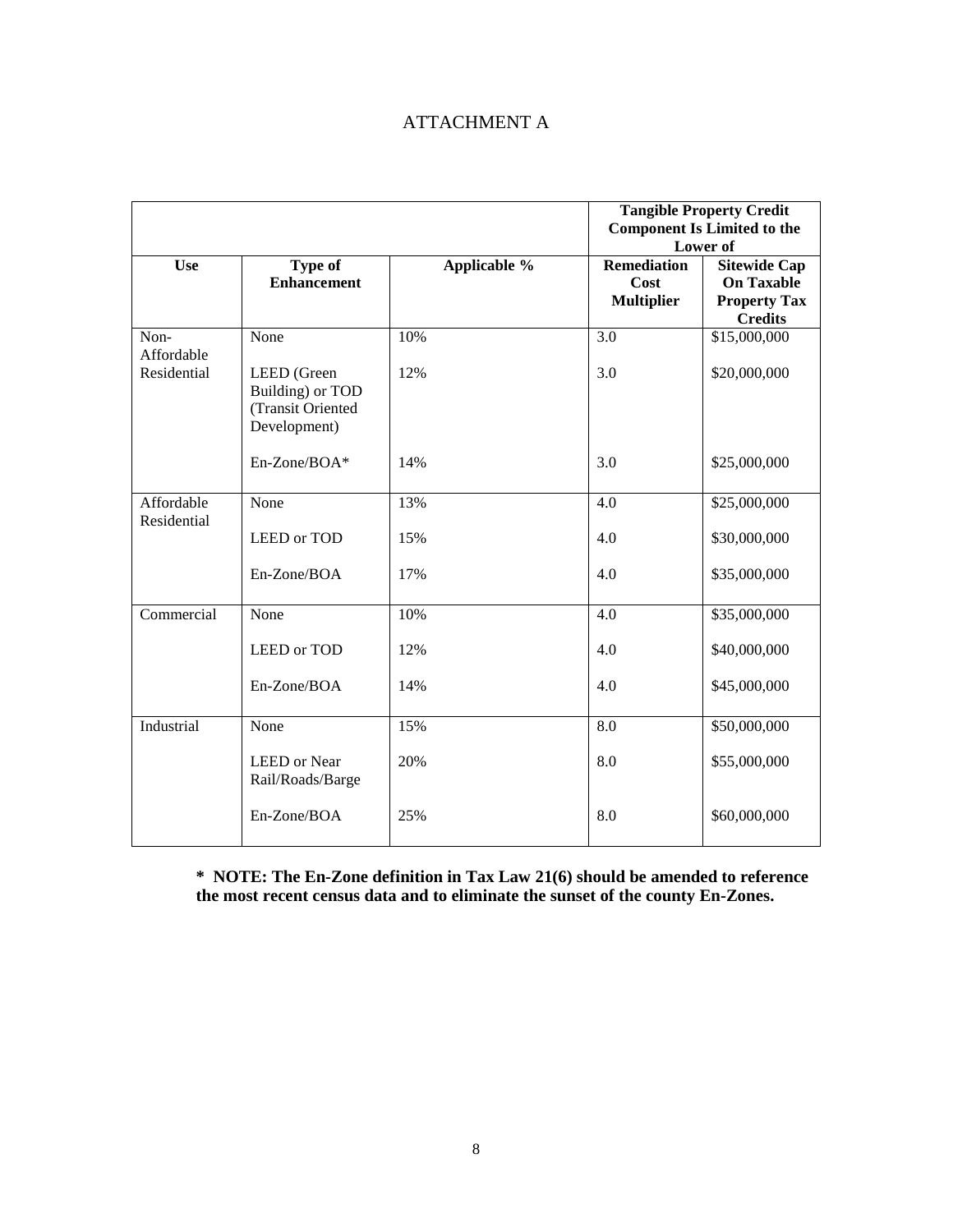#### ATTACHMENT B

Section 21(b)(2) of the Tax Law would be amended to read as follows:

(*2) Remediation costs. The term "remediation costs" shall mean all amounts properly chargeable to a capital account, which are paid or incurred in connection with a site's investigation, remediation, or qualification for a certificate of completion, and all costs paid or incurred within sixty months after the last day of the tax year in which the certificate of completion is issued for compliance with the certificate of completion or the remedial program defined in the certificate of completion including but not limited to institutional controls, engineering controls, an approved site management plan, and an environmental easement with respect to the qualified site. Remediation costs shall include, but not be limited to, costs of excavation; demolition; lead paint removal; asbestos removal; environmental consulting; engineering; legal costs associated with participation in the brownfield cleanup program; transportation, disposa, treatment or containment of contaminated soil; remediation measures taken to address contaminated soil vapor; cover systems consistent with applicable regulations; physical support of excavation; dewatering and other work to facilitate or enable remediation activities; sheeting, shoring, and other engineering controls required to prevent off-site migration of contamination from the qualified site or migrating onto the qualified site; and the costs of fencing, temporary electric wiring, scaffolding, and security facilities. Remediation costs shall not include the costs of foundation systems that exceed the cover system requirements in the regulations applicable to the qualified site.*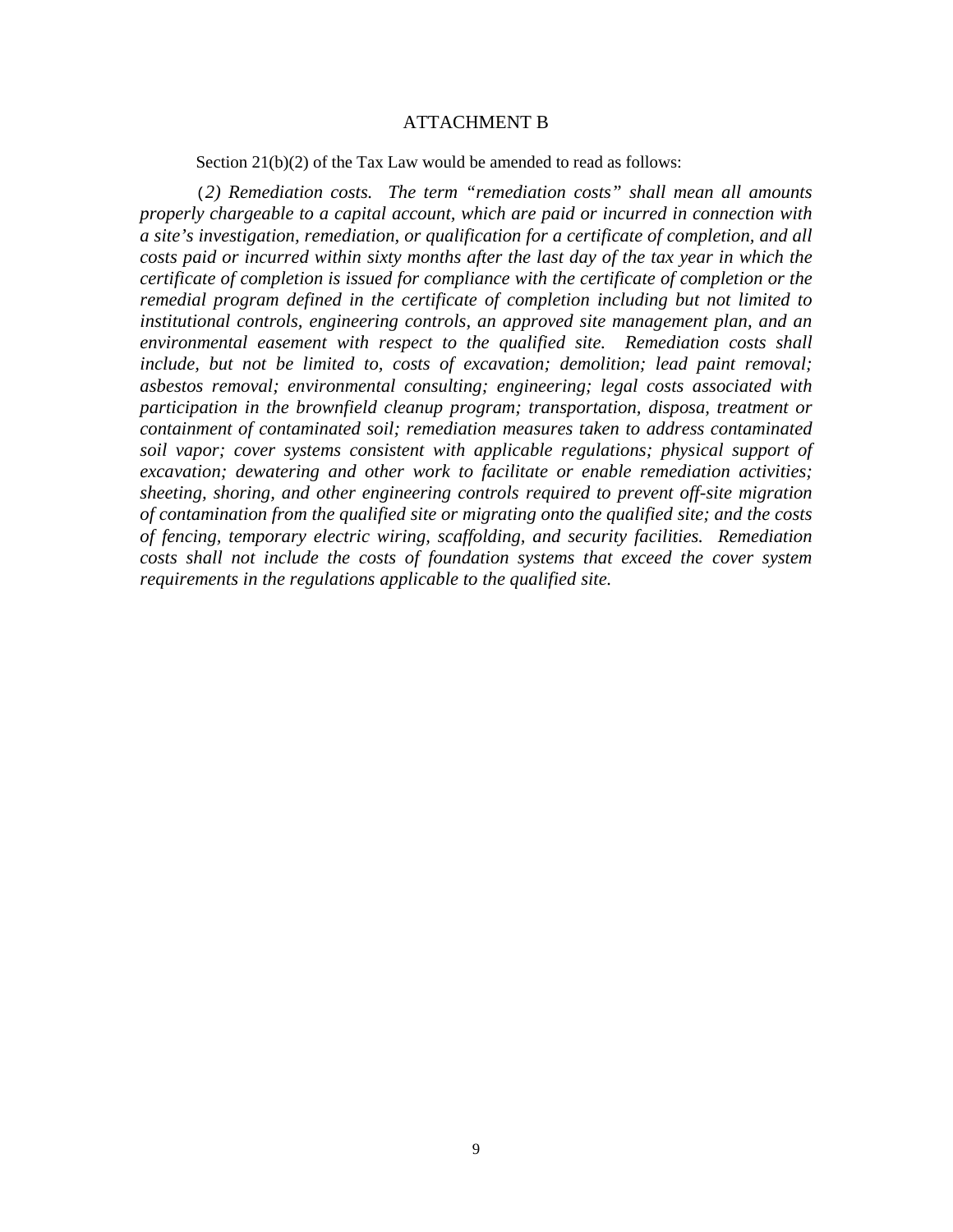#### ATTACHMENT C

Section 21(a)(3) would be amended to add the following at the end thereof:

*Notwithstanding any other provision of law to the contrary, the portion, if any, of the tangible property credit component calculated pursuant to this section which is attributable to related party service fees includable in the cost or other basis of qualified tangible property shall be allowed as follows: (A)the tangible property credit component attributable to related party service fees actually paid by the taxpayer to the related party in the taxable year in which such property is placed in service shall be allowed for such taxable year; and (B) with respect to any other taxable year for which the tangible property credit component may be claimed under this section, the tangible property credit component attributable to related party service fees shall be allowed only with respect to payments actually made by the taxpayer to the related party in such taxable year.* 

A.Section 21(b) would be amended by adding a new paragraph (3-A) as follows:

*(3-A) The term "related party service fee" shall mean any fee or other monetary compensation earned by a related party and calculated as a percentage of project and/or acquisition costs, in consideration of services rendered to or for the benefit of the taxpayer placing qualified tangible property in service in connection with the acquisition and development of such property. For purposes of the immediately preceding sentence, "related party" shall have the meaning ascribed to it under Sections 267(b) and 318 of the Internal Revenue Code.*